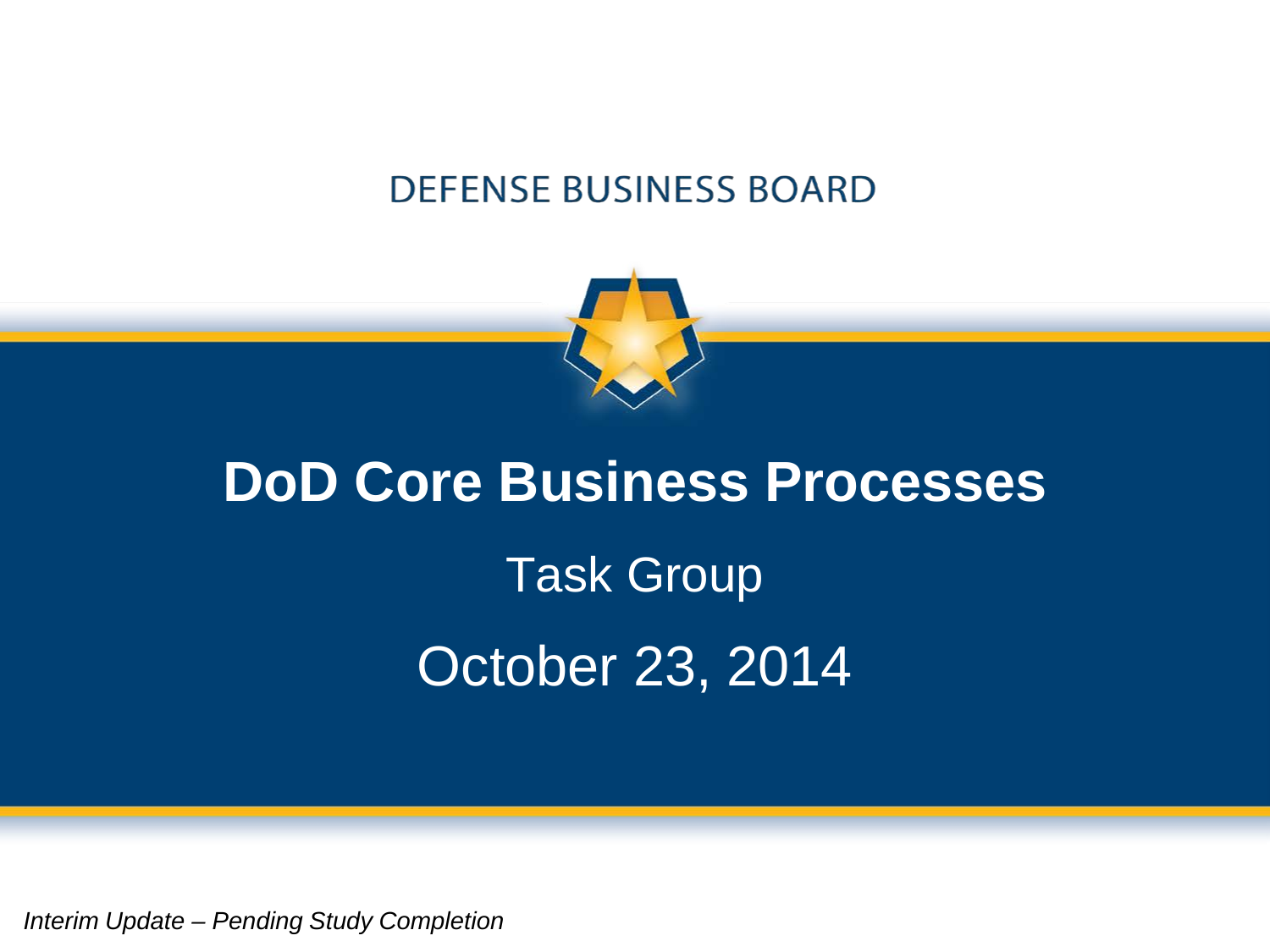**Tasking:** From Deputy Secretary of Defense, Robert O. Work, "Transforming DoD's Core Business Processes for Revolutionary Change"

**Task Group Members:** Ms. Roxanne Decyk (Chair), Mr. Kenneth Klepper (Co-Chair), Mr. Emil Michael, Mr. Philip Odeen, and Mr. John O'Connor (Consultant)

**Deliverables:** Recommendations on how DoD can transform its core business processes based on proven best practices

**Timeline**: January 22, 2015

**DEFENSE BUSINESS BOARD**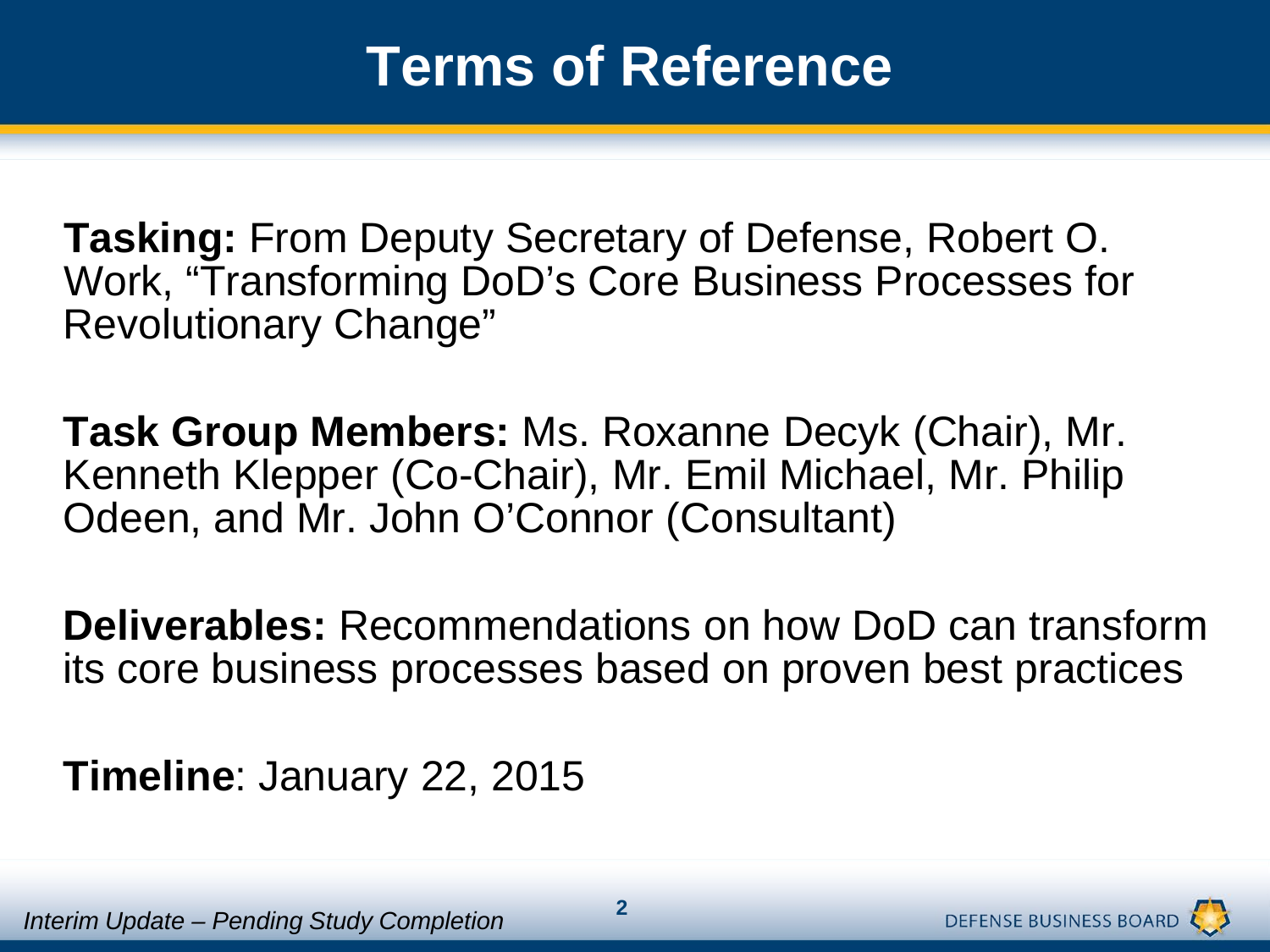# **Terms of Reference (continued)**

### **Tasking:**

- DoD spends \$75B-110B managing its core business process
	- Human Resources (HR), Healthcare, Financial Flow, Acquisition and Procurement, Logistics/Supply Chain, and Real Property
- Consider private sector best practices in enterprise modernization and how they might be applied to DoD
- Review how modern agile business process redesign and agile reference architectures might bring cost savings to DoD
- Identify how private sector creates a cost conscious culture and consolidates information technology (IT) "utilities" to create efficient and agile organizational performance
- Consider a conceptual roadmap to support a staged modernization of the DoD enterprise using latest technologies in business process redesign
- Recommend an approach to establish a means (cash flow model) to identify and quantify the economic value of modernization
- Propose how enterprise modernization can best be structured to bring innovation and agility to the "end user" and gain efficiencies
- Recommend how those principles and practices might be incorporated into DoD's existing plans, such as the DoD Enterprise Roadmap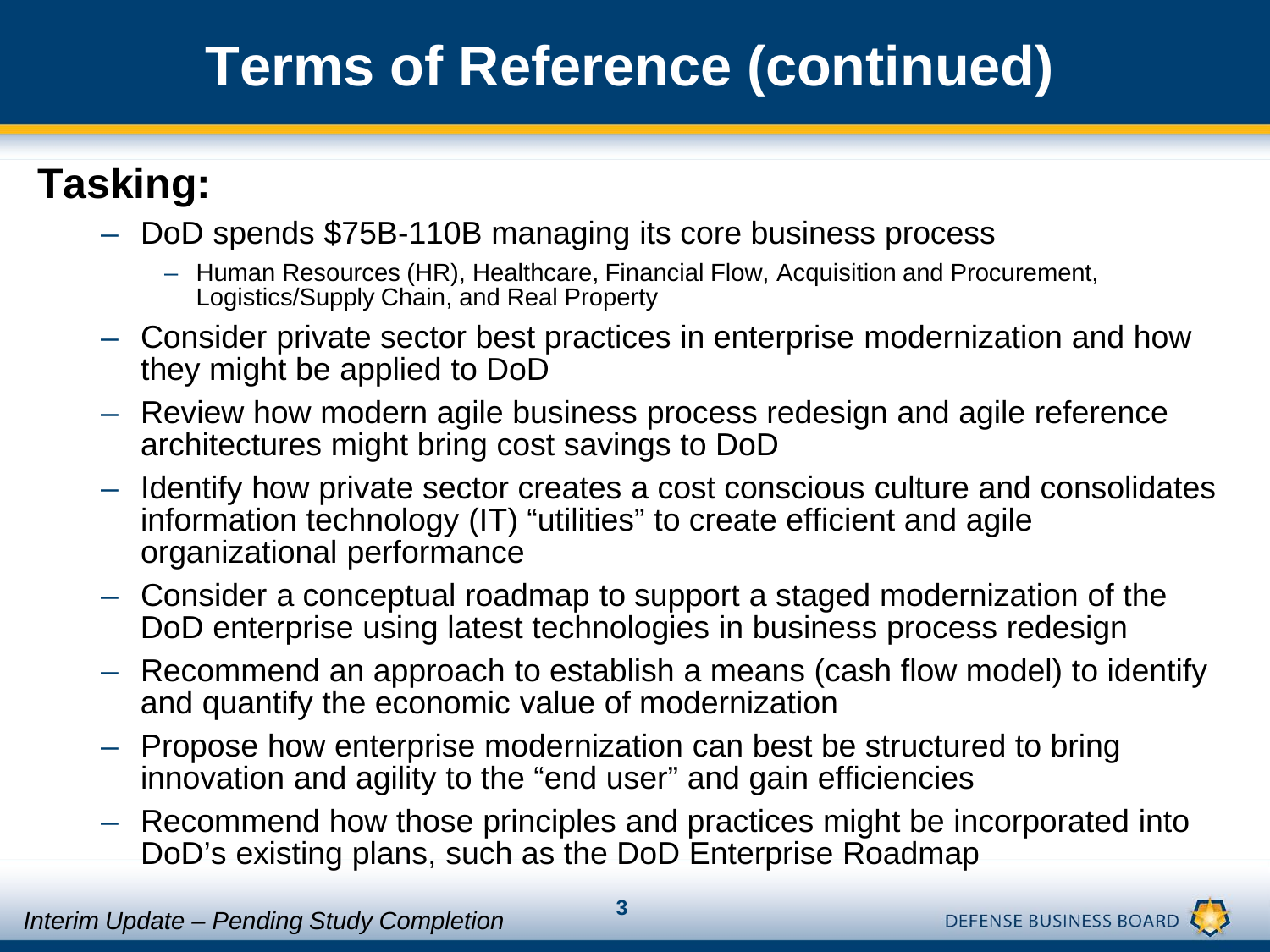## **Definitions & Assumptions**

### **Definitions:**

- **"Core Business Processes":** The minimum individual tasks to be accomplished to provide a certain level of consistency in output—without any consideration to hardware, software, or performance [1]
	- An idealized construct intended to express that organization's "main" or "essential" activity
	- A firm's success depends not only on how well each department performs its work, but also on how well the company manages to coordinate departmental activities to conduct the core business process
	- **Includes core processes critical to the organizations effectiveness (e.g.,** finances, HR, and procurement)

#### **Assumptions:**

- These private sector best practices can be beneficial to DoD
- Business process redesign is especially important now given budgetary constraints and emphasis on innovation and agility
- Business process redesign provides great opportunities for cost savings, increased productivity, and transparency
- Redesign will allow DoD to increase its mission effectiveness throughout the enterprise

*Interim Update – Pending Study Completion*  **4** [1] Identifying core business processes is first step toward customer satisfaction, by Guest Contributor, May 30, 2002

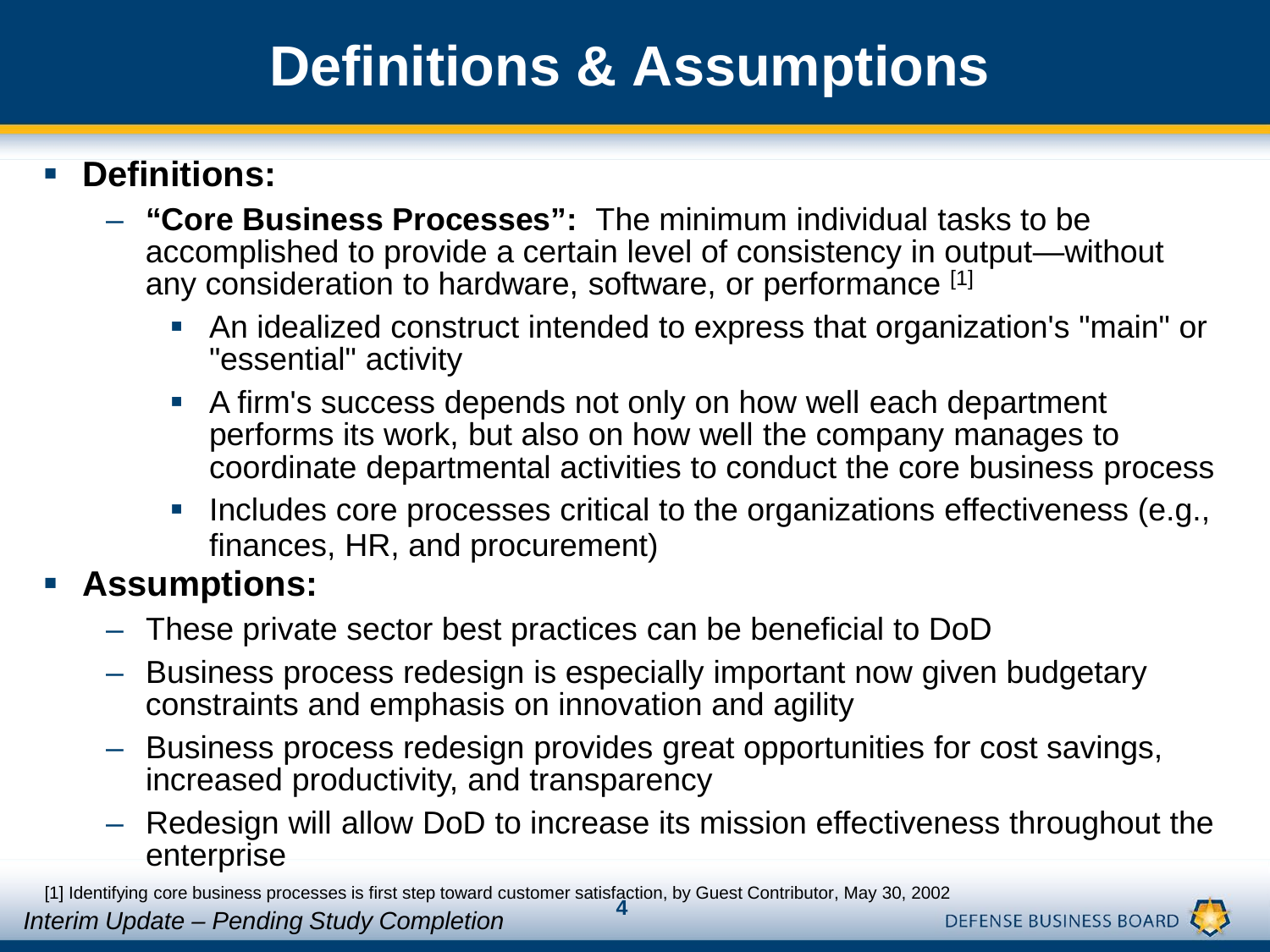### **Progress to Date**

### ■ Conducted 11 interviews to date:

- Public Sector and DoD
	- Office of the Secretary of Defense (OSD), Joint Staff, Military Services, Defense Financial and Accounting Service, Defense Health Agency, and other federal government agencies (Government Accountability Office, etc.)
- Private Sector
	- Edelman, Global Consulting Alliance, Kates Kesler, The Boston Consulting Group, Northrop Grumman

### ■ Ongoing Task Group activities:

- Continue interview process
- Collect analytical data and metrics on current DoD processes and costs
- Synthesize data and substantive findings and observations to provide actionable recommendations to the Department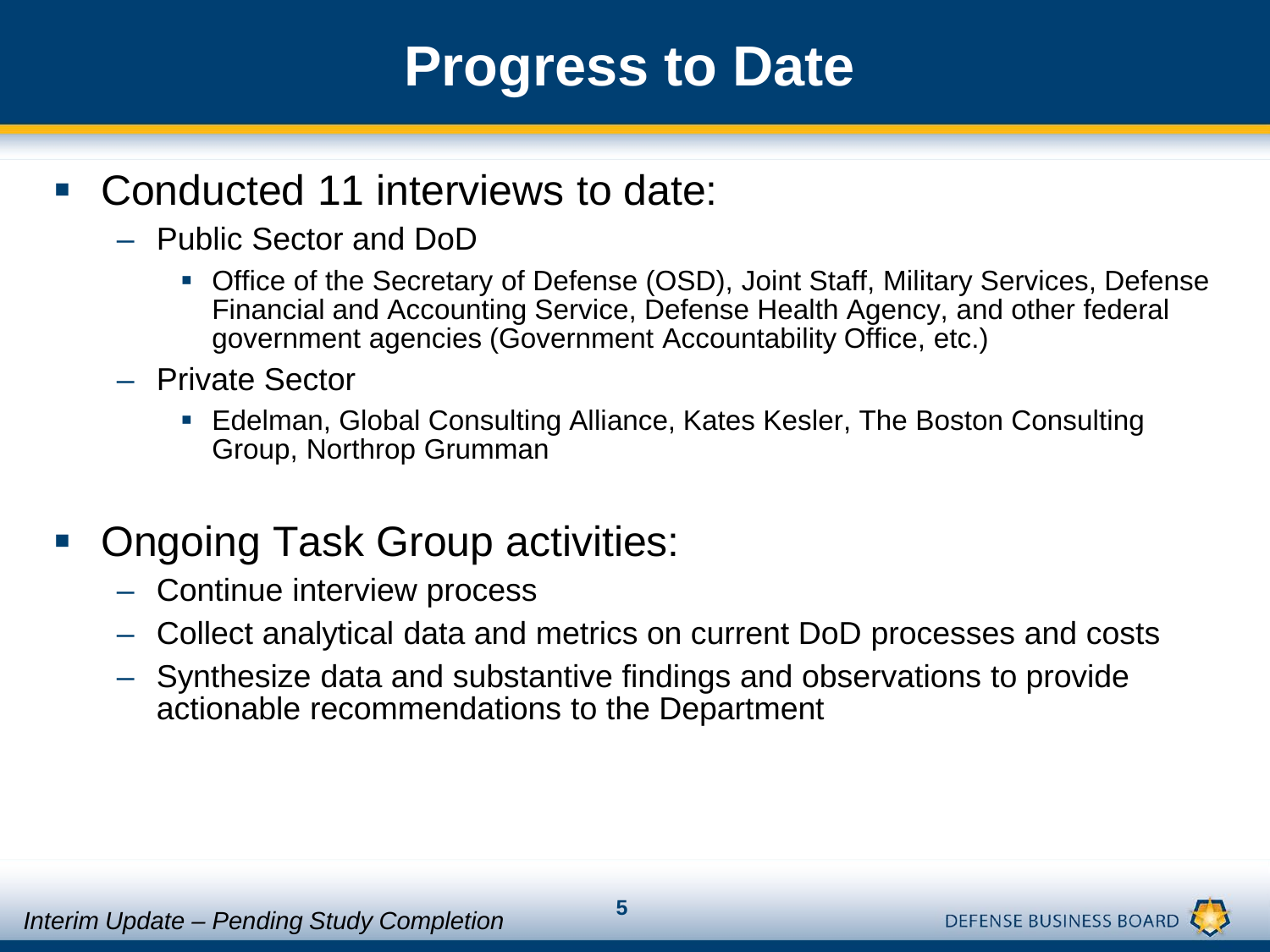### **Observations**

- **Private and public sectors have been successful in** transformational change initiatives
- **Leadership is key the most senior leaders are deeply** involved
- Past DoD efforts have often been costly and failed to deliver desired outcomes
	- Frequent turnover of leadership or lack of full commitment to project
		- **Unable to align all interested parties**
	- Focus on modifying commercial off-the-shelf (COTS) rather than redesigning processes = \$\$\$\$ and difficult to update
	- Scale: Federal enterprises are vast, often fragmented
	- Congressional limitations
- Budgetary constraints leave two basic choices: rationing or redesign
- Redesign enables innovation and agility while dramatically reducing cost

*Interim Update – Pending Study Completion* **<sup>6</sup>**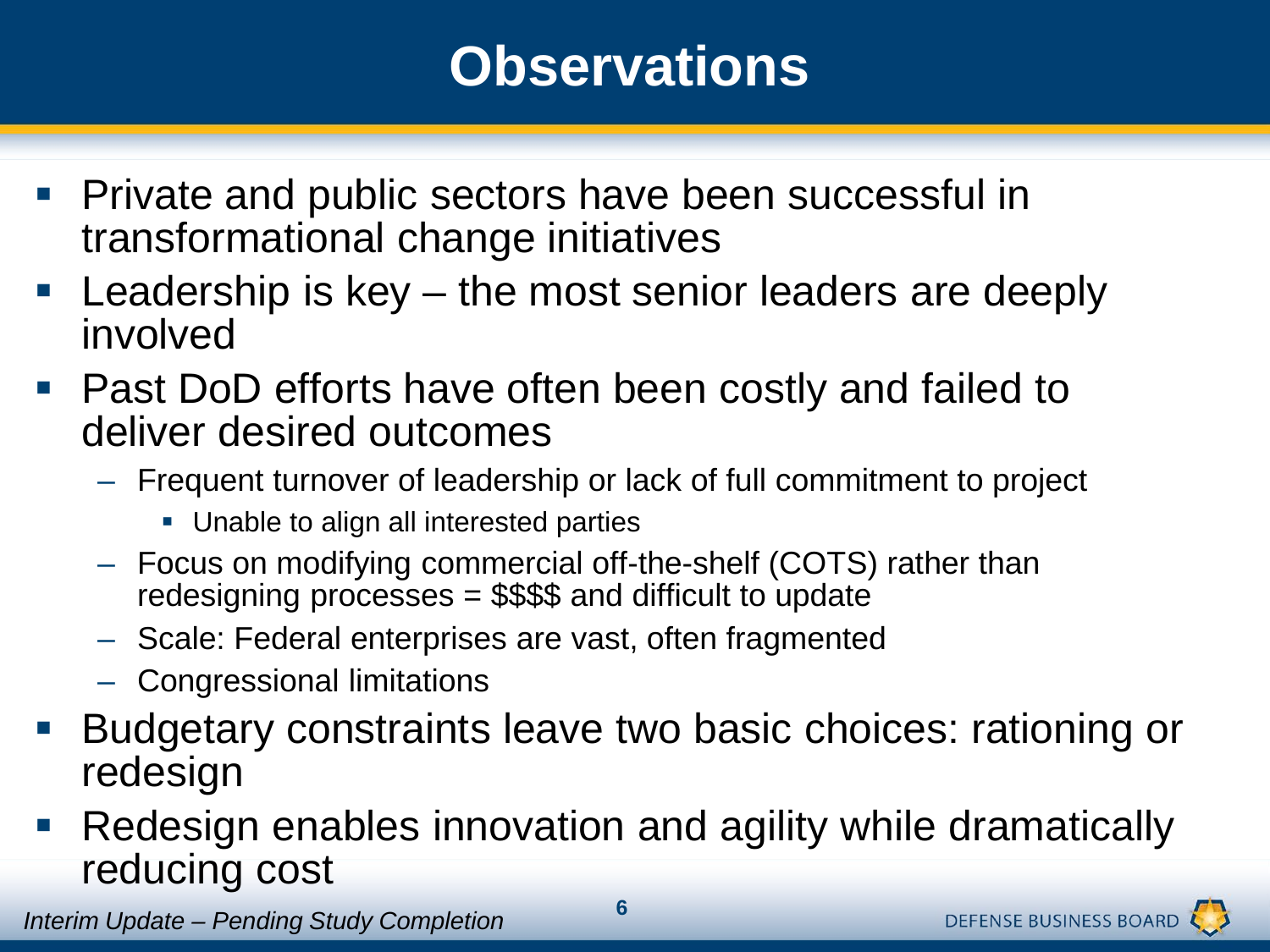# **Observations (continued)**

- **Transformation change requires** *two* **simultaneous actions:** 
	- **Organizational:** Business process redesign & change management
	- **Technical:** Move to a modern, agile reference IT architecture
- $Organizational = Culture change$ 
	- Ensure strong, committed, visible, and consistent leadership
	- Establish new behaviors and relationships to increase efficiency
	- Identify internal and external stakeholders who are key to project success; create an effective engagement and communication strategy for all stakeholders
	- Engage in a communications process that supports people through the change, creates a transparent environment, and supports collaboration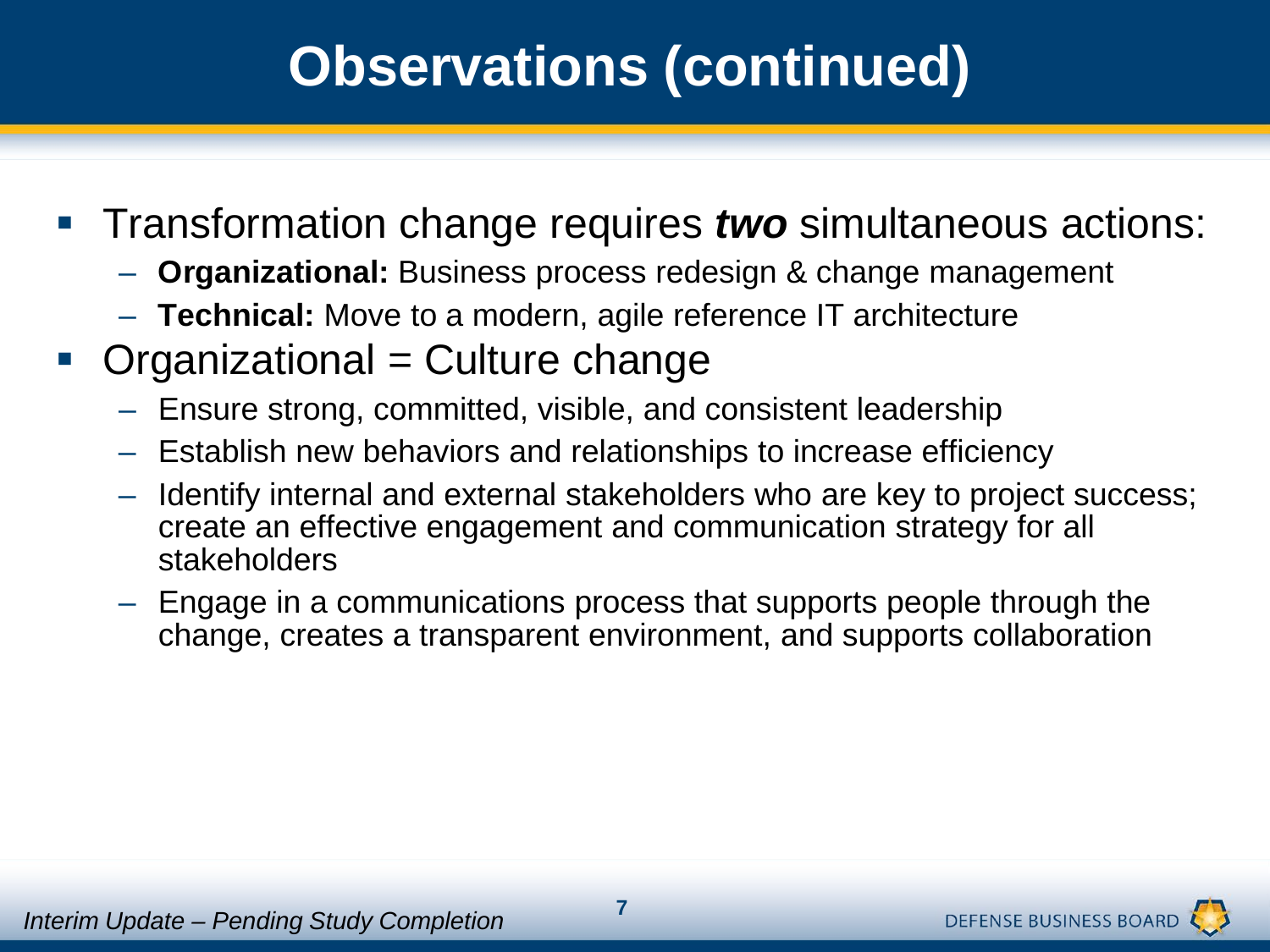### **Observations (continued)**

- **Paradigm change: First redesign the core business** process, *then* determine the right business system
- Best practices show that enterprise modernization is self funded through productivity
- Reference IT architectures allow for an agile end state and enable transformation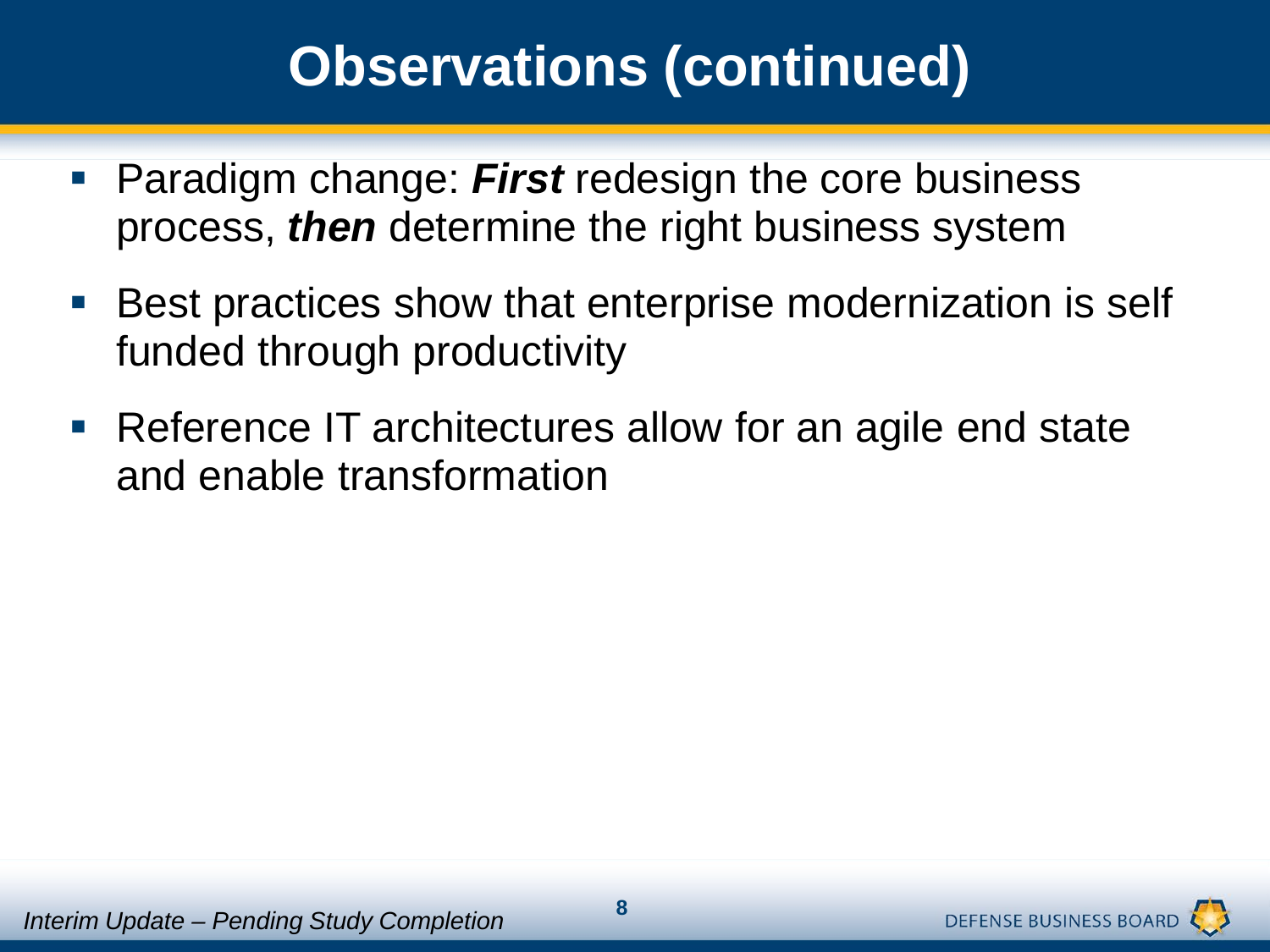# **Organizational Readiness for Change**

#### **INNOVATION AND AGILITY COMMAND CENTER**

| <b>BUSINESS APPLICATIONS</b>                              | <b>Army</b> | <b>Air Force</b> | <b>Navy</b> | <b>Marines</b> | <b>PROCESS OPERATIONS</b>                                                                                                            |
|-----------------------------------------------------------|-------------|------------------|-------------|----------------|--------------------------------------------------------------------------------------------------------------------------------------|
| <b>Human Resource Management</b>                          |             |                  |             |                | <b>Recruiting, Training, Pay, Evaluations,</b><br><b>Promotions, Awards, Transition,</b><br><b>Retirement, Education, Commissary</b> |
| <b>Health Care Management</b>                             |             |                  |             |                | <b>Tricare Benefits Management,</b><br><b>Policy and Oversight,</b><br><b>EHR and other IT support systems</b>                       |
| <b>Financial Flow Management</b>                          |             |                  |             |                | <b>PPB&amp;E and Support processes, Audit,</b><br><b>Regulatory and Compliance Processes</b>                                         |
| <b>Supply Chain &amp; Logistics</b>                       |             |                  |             |                | <b>Inventory Management, Distribution /</b><br><b>Trans. Channel &amp; Supplier Management,</b><br><b>Order processing, Payments</b> |
| <b>Acquisition &amp; Procurement</b>                      |             |                  |             |                | <b>Acquisition lifecycle management</b><br><b>Program Management, Procurement and</b><br><b>Category Management</b>                  |
| <b>Real Property Management</b>                           |             |                  |             |                | <b>Facilities Management, Real Estate</b><br><b>Optimization, Property Lifecycle</b><br><b>Management, Property Acquisition</b>      |
| <b>Business Intelligence, Master Data &amp; Analytics</b> |             |                  |             |                |                                                                                                                                      |
| IT, Infrastructure & Data Centers                         |             |                  |             |                |                                                                                                                                      |

**INFORMATION CORE SERVICES CORE SERVICES** NFORMATION **TECHNOLOGY**  TECHNOLOGY

*Interim Update – Pending Study Completion* •9